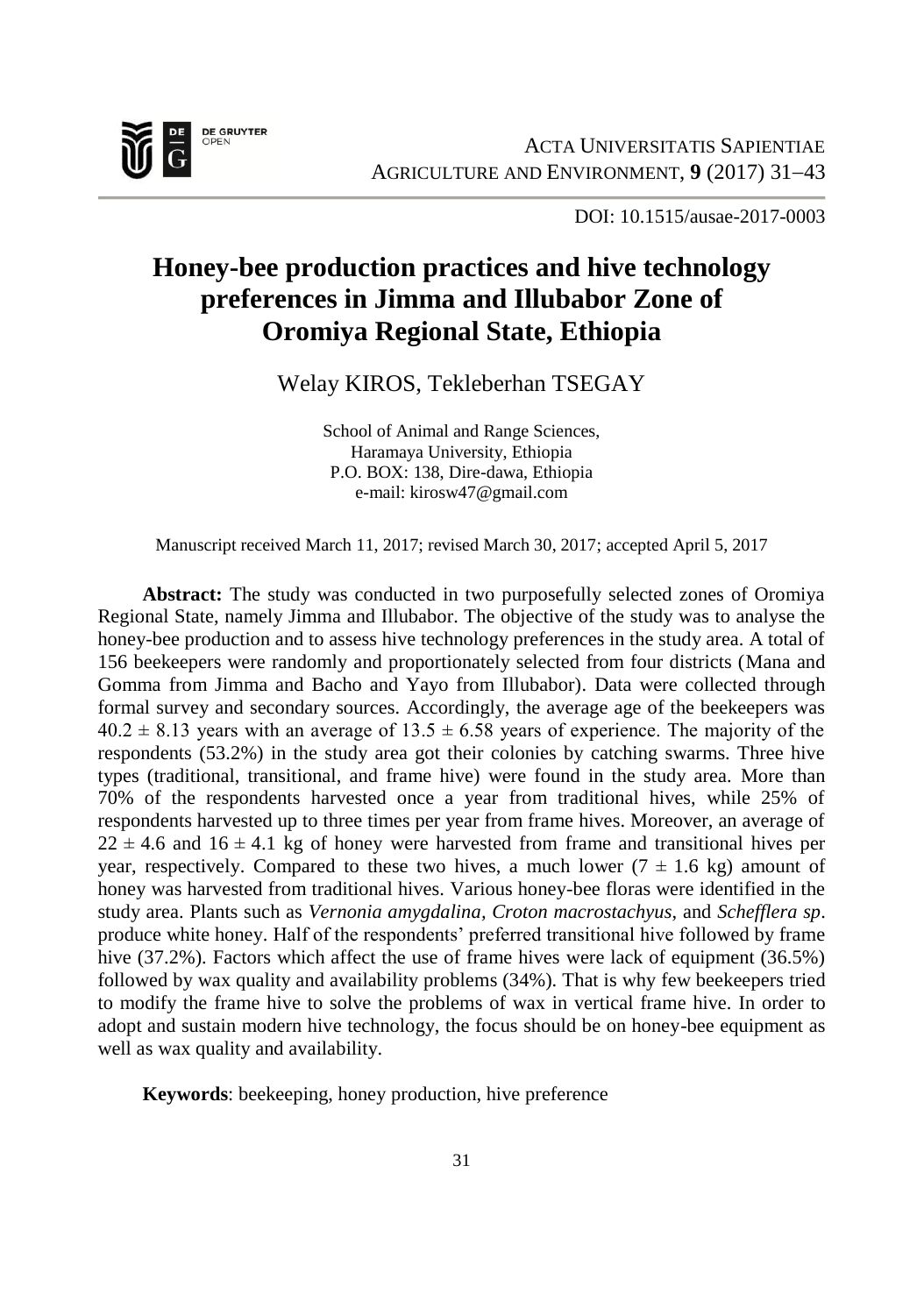## **1. Introduction**

Ethiopia has huge potential for beekeeping production because of its endowment with diversity in climate and vegetation resources offering potentially favourable conditions for beekeeping. These have enabled Ethiopia to take around 23.58% and 2.13% of the total share of honey production on African and on a global level respectively [21].

The exact number of people engaged in the honey subsector in Ethiopia is not known. However, it is estimated that more than one million farm households are involved in the beekeeping business using the traditional, intermediate, and frame beehives [13]. It could also be observed that a large number of people (intermediaries and traders) participate in honey collection and retailing (at village, district, and zonal levels), and thousands of households are engaged in tej making in almost all urban areas, while also hundreds of processors are emerging, and exporters are flourishing [3].

Generally, about 4,601,806 beehives exist in Ethiopia, out of which about 95.5% are traditional, 4.3% transitional, and 0.2% frame beehives [3]. Based on the national estimate, the average yield of pure honey from movable frame beehive is 15–20 kg/year, and the amount of beeswax produced is 1–2% of the honey yield [12]. However, in potential areas, up to 50–60 kg of harvest has been reported [14].

Despite the high potentiality of the country for beekeeping and its extensive practices, beekeeping research conducted in the nation so far has not managed to characterize and document the apicultural resources and associated constraints of the sector for its proper intervention and utilization to specific potential regions [4]. Success in beekeeping primarily results from the utilization of improved beekeeping technologies that are suitable for local bee types and conditions [15]. These conditions may generally indicate the importance of considering the biology and ecology of the bees in the selection and adoption of technologies. Besides the technological and biological factors, the socio-demographic conditions of beekeepers were observed to play a significant role in the adoption of technologies. Thus, it was essential to assess the beekeeping production system as a whole and identify the determinants of hive technology preference and the major constraints of this subsector.

According to the Central Statistics Agency (2011/12), Oromia has the largest number of beehives followed by Amhara and SNNP. Jimma, Illubabor, and West Wellega were the areas of Oromia region with the highest number of hives (CSA, 2011/12) [5]. Different case studies and researches are being carried out concerning honey-bee production practices and honey-bee diseases and pests in different areas of the country. However, there is no compiled and tangible information on the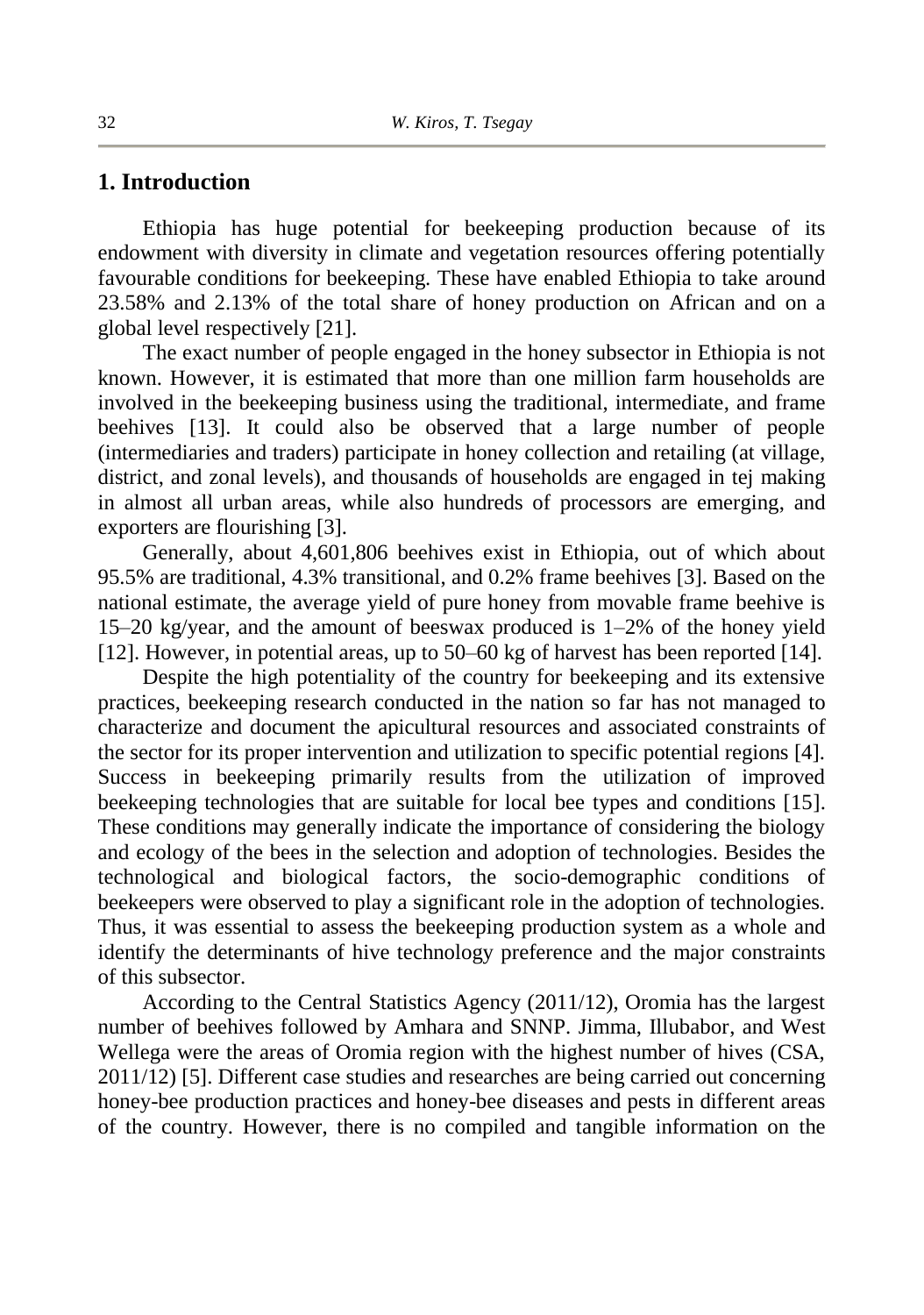preference of hive technology and management as well as constraints in the potential honey-bee areas (Illubabor and Jimma). Therefore, this research has been initiated with the objective of assessing honey-bee production and identifying the preference of hive technology in the Illubabor and Jimma zones.

# **2. Materials and methods**

The study was conducted in the two neighbouring zones of Jimma and Illubabor, which are found in the south-western part of Ethiopia, having the highest number of hives (CSA, 2011/12) in the Oromia region. According to the zonal offices of Illubabor and Jimma (information from 2014), honey production is one of the most important sources of local earnings. Besides that, Jimma and Illubabor zones share many similarities in their agro-ecological conditions, cropping systems, vegetation types, and climatic conditions. In both zones, the dominant crops are maize, teff, coffee, sorghum, barley, wheat, different pulse crops, finger millet, fruits, vegetables, and spices. Annual precipitation ranges from 1,500 to 2,200 mm with 6 to 9 months of rainfall [5, 16].

Jimma and Illubabor zones have been selected purposefully because of their apiary potentials. A total of four districts (Mana and Gomma from Jimma and Bacho and Yayo from Illubabor) were selected based on the criteria of having large number of participants in beekeeping, beekeeper experience, potential area for beekeeping, abundance of honey-bee colonies, and availability of common bee forage. These were identified with the help of zonal agricultural and rural development offices and agents of the respective districts. A total of 156 beekeepers were randomly selected and interviewed proportionately from the districts. The sample size (N) was determined using the formula recommended by Arsham (2005) as  $N = 0.25$ /SE2, where N is sample size, and SE is the standard error at 4%. However, data was pooled and analysed into one zone because of the similarity of results across the districts.

Data were collected from September 2014 to June 2015 through formal survey, secondary sources, focus-group discussions, key-informant interviews, and field observations. Relevant information was further collected through discussions with representatives of the district and zonal office of Agricultural and Rural Development and Development Agents. Formal survey was conducted using semistructured questionnaire with open-ended and closed-ended questions. The questionnaire was prepared to collect information as: age of the respondent, hive preference, beekeeping and/or management practices, placement of hives, honeybee inspection, major bee floras, honey yield, and major constraints for adopting improved hives.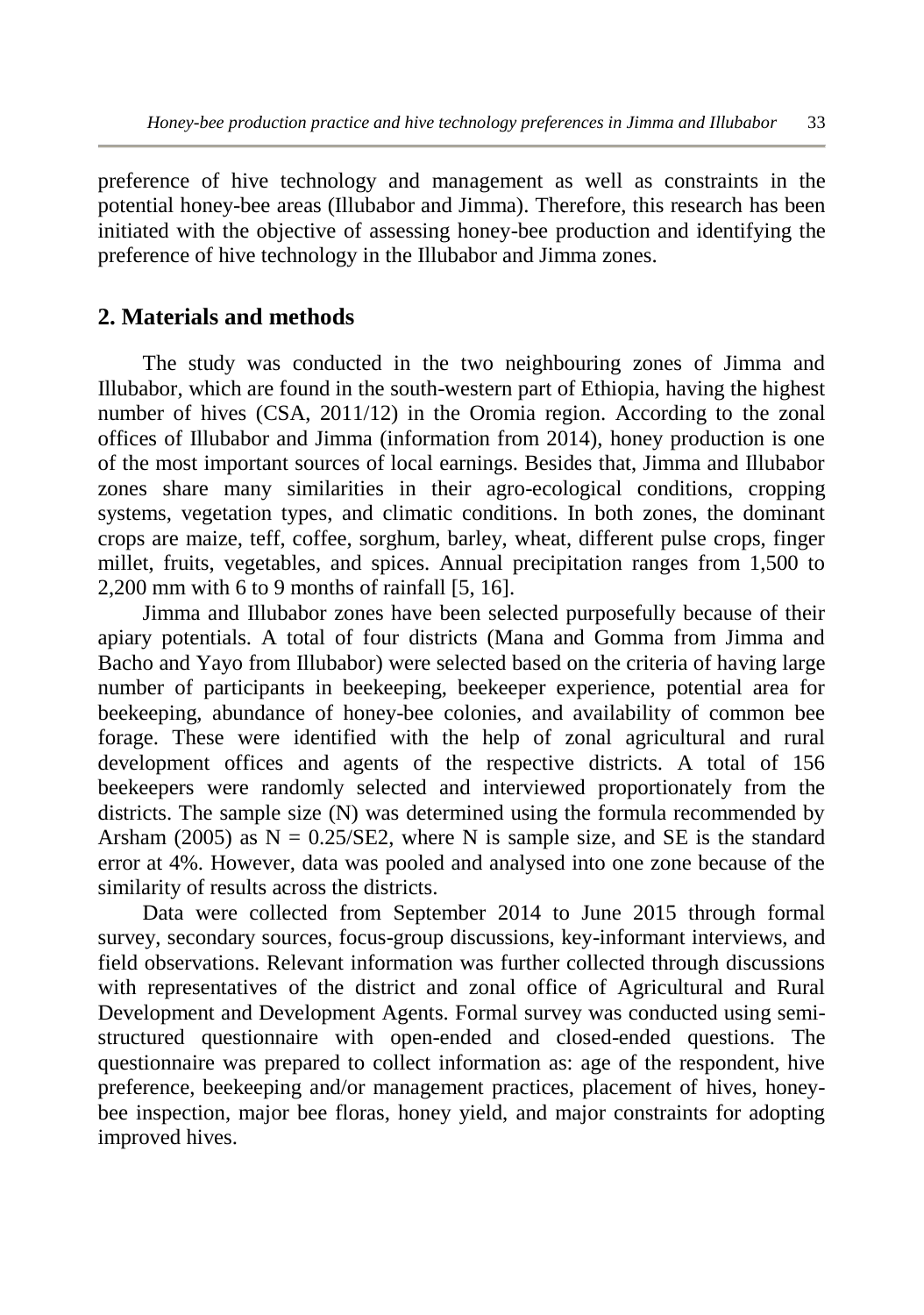The collected data were analysed using appropriate statistical packages for social sciences (SPSS – software version 20). Descriptive statistics, such as mean, frequency, and standard deviation, were used.

#### **3. Results and discussions**

The study revealed that the average age of the beekeepers was  $40.24 \pm 8.13$ years, with a range of 25–60 years. This result correlates with Chala et al. (2013) and Gebremedhin (2015), who report that the mean age of the respondents were 40.47 and 40.1 years respectively [4, 11]. The age distribution of beekeepers is generally within the active working age. Regarding their experience in beekeeping, the respondents had an average of  $13.51 \pm 6.58$  years of experience, with a range of 5–28 years of working practice with honey-bees. This indicates that beekeepers have a good knowledge of apiary management and honey usage habits.

The majority of the respondents (53.2%) in the study area got their colonies by catching swarms or as a present from their parents (42.9%). This is in line with Addis and Malede (2014), who reported that 49.2% of the beekeepers started out by catching swarms. (This might be due to the fact that the area is endowed with species of plants that are favoured by bees.) Very few beekeepers (6.4%) were supplied by the government or NGOs. It was possible to buy a colony in the study area, even though only 17.3% of the respondents availed themselves of this opportunity (*Table 1*).

| <b>Sources</b>             | <b>Number of respondents</b> | <b>Percentage</b> |
|----------------------------|------------------------------|-------------------|
| Catching swarms            | 83                           | 53.2              |
| Gift from parents          | 57                           | 36.5              |
| Given by Government or NGO | 10                           | 6.4               |
| Buying                     | 27                           | 17.3              |

Table 1. Source of bee colonies

It can be clearly seen in *Table 2* that half of the respondents preferred transitional hives. However, the average honey-bee colony holding size  $(10.7\pm 4.3)$ for traditional was a little bit bigger than two hives. Contrary to the results of this study, Nebiyu and Messele (2013) found that 74.4% of the beekeepers in the Gamo Gofa zone, southern Ethiopia, preferred traditional hives over transitional (11.5%) and modern hives (14.1%) [18]. This might be related to an availability of local materials with the experience and knowledge gap of beekeepers for the preference of hive technologies in different areas of the country. Frame hive was preferred by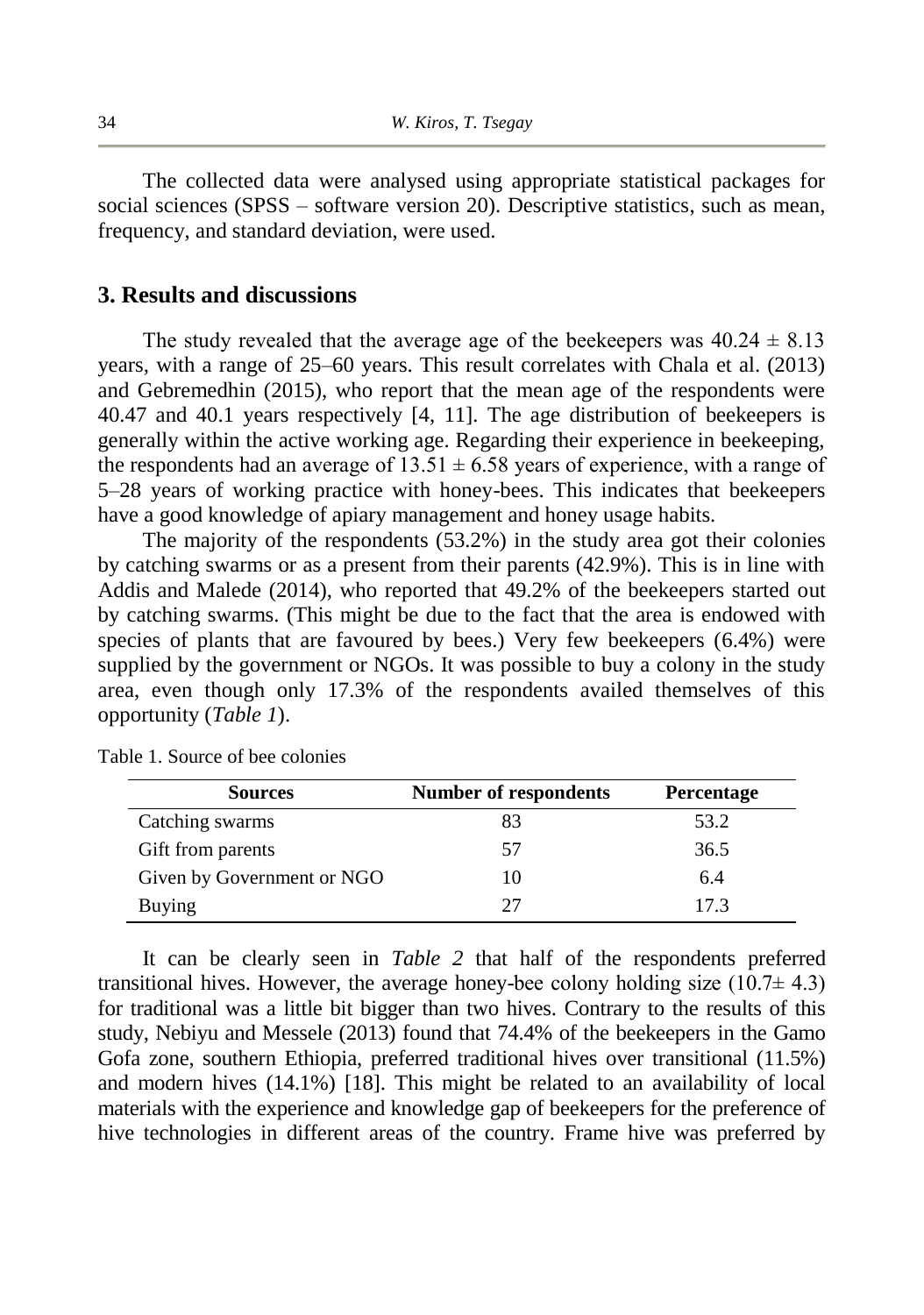37.2% of the respondents next to transitional hive with the least average of colony holding size (6.08  $\pm$  5.01). During group discussions with key informants and zonal offices of the study area, those having an experience in apiary preferred transitional hives for purposes of wax production. In addition, very few beekeepers tried to modify the frame hive – as shown in *Picture 1* –, giving evidence of a better management and obtaining higher earnings. This is consistent with Tessega's (2009) findings, who noted that experienced and skilful beekeepers could do many operations with less facilities [20].

| <b>Hive type</b> | Number of<br>respondents | Percentage | Colony holding size in<br>different hives (Mean $\pm$ SD) |
|------------------|--------------------------|------------|-----------------------------------------------------------|
| Traditional      | 20                       | 12.8       | $10.7 \pm 4.3$                                            |
| Transitional     | 78                       | 50         | $9.51 \pm 9.9$                                            |
| Frame hive       | 58                       | 37.2       | $6.08 \pm 5.01$                                           |
| Total            | 156                      | 100        |                                                           |

Table 2. Respondents' hive preference and honey-bee colony holding size



Picture 1. Horizontal frame hive with two and three compartments modified by a beekeeper in Bacho district

As shown in *Table* 3, an average of  $22 \pm 4.56$  kilogram of honey per year from frame hives and  $16.2 \pm 4.12$  kilogram of honey from transitional hives were harvested. Compared to these two types, a much lower (6.97  $\pm$  1.58) amount of honey was harvested from traditional hives. The present result was in agreement with the result reported by Addis and Malede (2014) and Chala et al. (2013), who found that the average honey yield per year/colony was  $7.20 \pm 0.23$ ,  $14.70 \pm 0.62$ , and  $23.38 \pm 0.73$  kg for traditional, transitional, and moveable frame hives respectively [4]. However, the mean honey yield obtained from transitional hives in this study area is higher than the result indicated by Nebiyu and Messele (2013) in the districts of Gamo Gofa zone, southern Ethiopia, which is 14.07 kg per hive/year [18]. The productivity of frame hive and transitional in this study is more than triple than that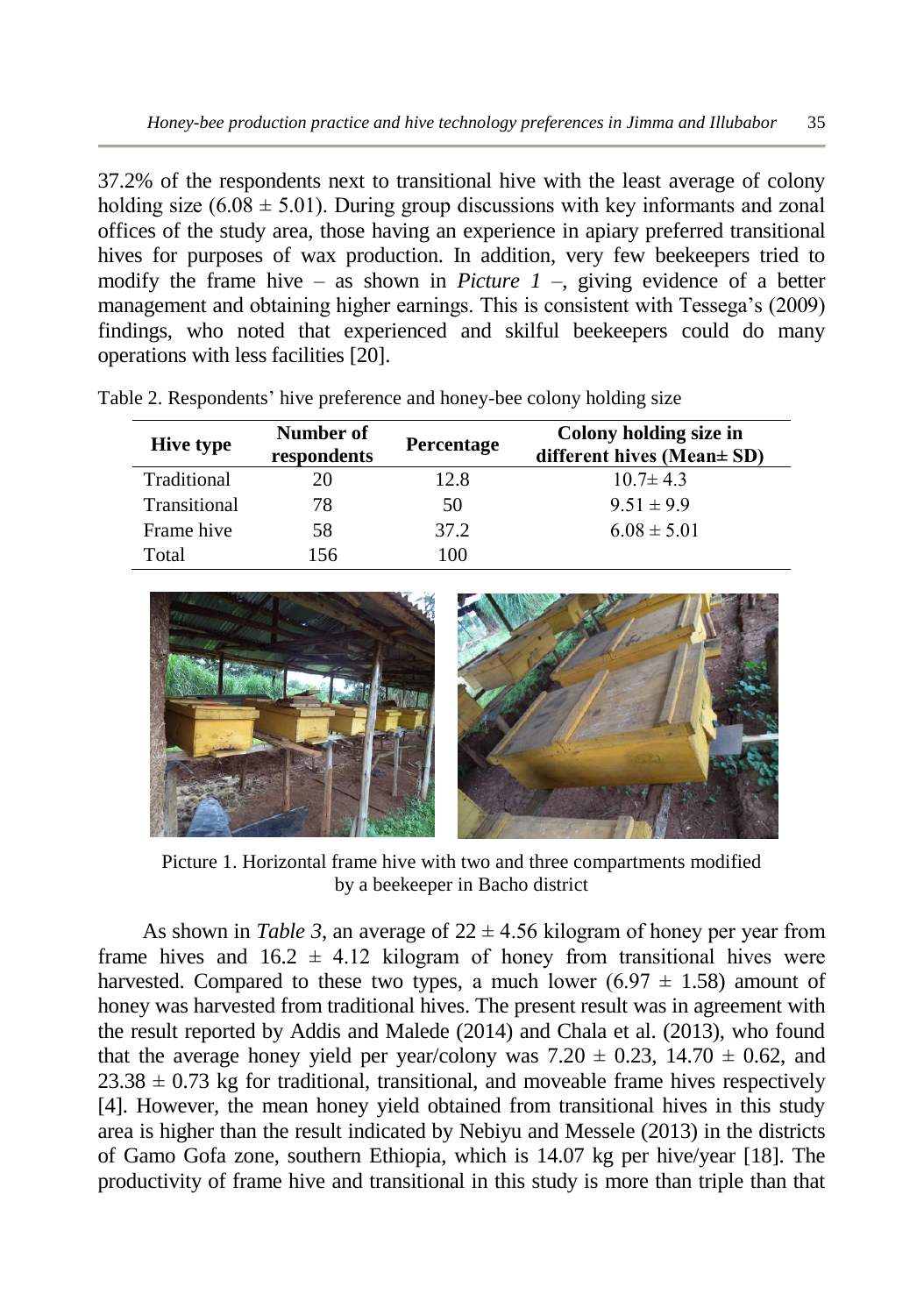of traditional hives, which is perhaps because of better management practices such as providing wax foundation sheets, recycling drawn-out combs after honey extraction, and a higher frequency of harvesting. A better honey storing of colonies in box hives with foundation sheet has been reported by [2]. Moreover, the possible advantages of increasing the overall average honey yield of colonies in box hives as compared to traditional hives has been well documented in Nigeria [9]. In this regard, to improve the output of beekeeping, the adoption of improved hives is important.

| <b>Types of hive</b> | <b>Minimum</b><br>(kg/hive/year) | <b>Maximum</b><br>(kg/hive/year) | $Mean \pm SD$   |
|----------------------|----------------------------------|----------------------------------|-----------------|
| Traditional hive     |                                  |                                  | $6.97 \pm 1.58$ |
| Transitional hive    |                                  | 21                               | $16.2 \pm 4.12$ |
| Frame hive           |                                  | 32                               | $22 \pm 4.56$   |

Table 3. Honey production (kg/hive /year) from three types of hives

 $SD = Standard deviation$ 

As shown in *Figure 1*, more than 70% of the respondents harvested honey once a year from traditional hive. In addition, respondents having transitional (33%) and frame hive (22%) also harvest honey once a year, even though the hive technology is improved. About 53% of the respondents having frame hive were able to harvest twice a year, which is slightly higher than noted for transitional hive (48%) and much higher than the traditional hive (27%).



Figure 1. Honey-harvesting frequency for three hives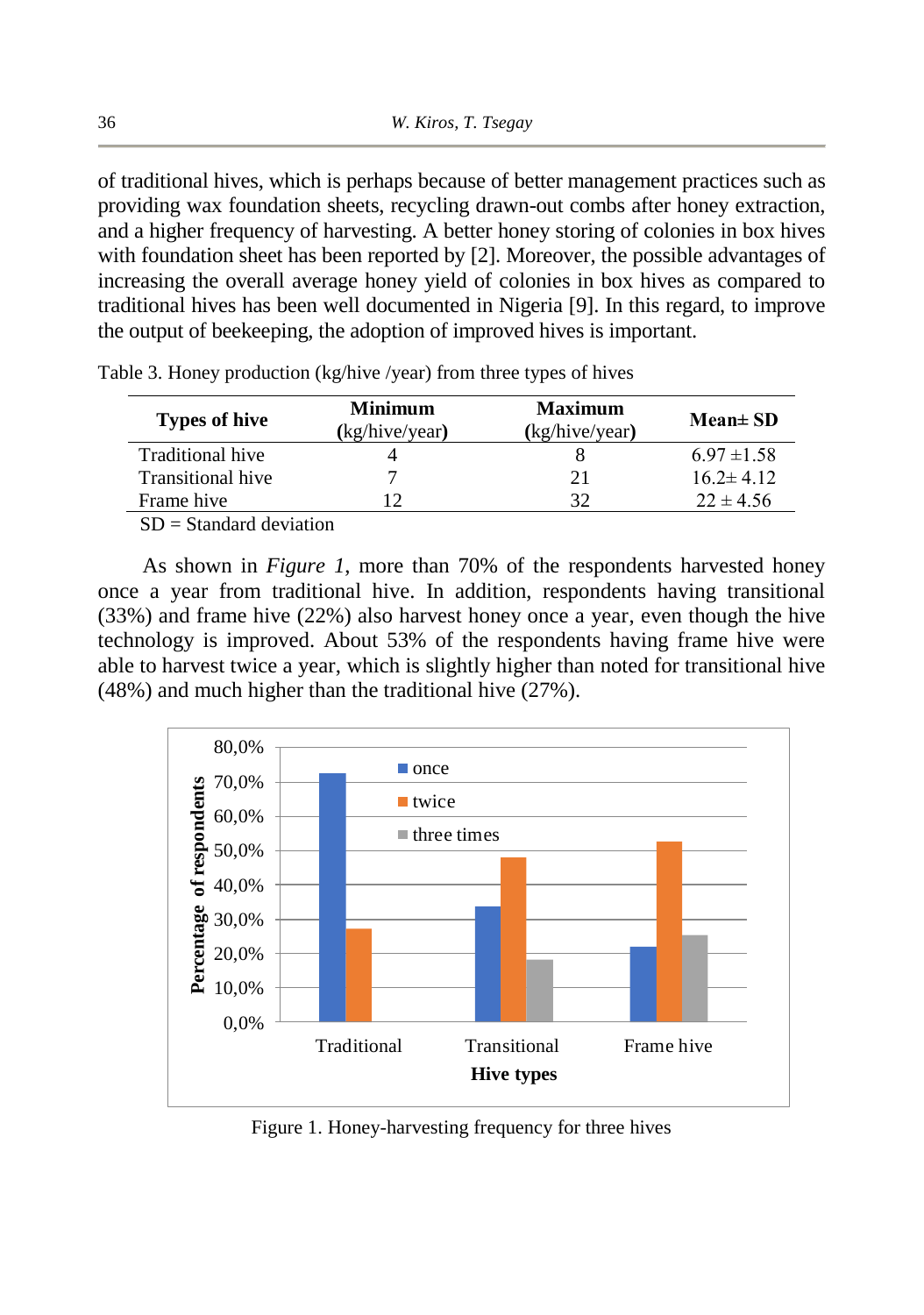Moreover, 25% of the respondents' harvested honey three times a year in frame hives, while only 18% of respondents did it in transitional hive, and nobody experienced three times of harvesting a year in traditional hive. This research result was in line with Tessega (2009), who reported honey harvested once or twice, and in some cases even three times in Burie district [20]. This clearly indicates that harvesting frequencies differ within the same area but with different hive technologies. On the other hand, having three times of honey harvesting per year is an indication of the area being convenient for apiculture development.

More than 87% of the sample respondents who owned transitional and frame hive kept their colonies around their homestead (back yard) mainly to enable close supervision of colonies, whereas some of the respondents (12.5% and 6.6%) kept transitional and frame hive, respectively, hanging near their homestead. Besides, 58.9% of traditional bee colonies were kept in forests so that they might attract wild swarms. As mentioned during group discussions, when honey is harvested from traditional hive, absconding happens sometimes, and the hive has to return back, for which they use smoke to attract bees. Only 11% of respondents kept their traditional hive colony in the backyard, which is easier for harvesting as well as inspection than hanging nearby in the forests (*Table 4*). In some places, especially in the western and southern parts of the country, forest beekeeping by hanging a number of traditional beehives on trees is widely practised. In most other parts of the country, backyard beekeeping with relatively better management is common [19].

| <b>Hive type</b> | <b>Back</b><br>vard (N) | $\frac{0}{0}$ | <b>Hanging near</b><br>home stead | $\frac{0}{0}$ | Hanging near<br>in the forest | $\frac{0}{0}$ | Total |
|------------------|-------------------------|---------------|-----------------------------------|---------------|-------------------------------|---------------|-------|
| Traditional      |                         | 1.0           | 22                                | 30.1          | 43                            | 58.9          | 73    |
| Transitional     | 91                      | 87 5          | 13                                | 12.5          |                               |               | 104   |
| Frame hive       | 85                      | 93.4          |                                   | 6.6           |                               |               |       |

Table 4. Traditional, transitional, and frame hive placements

Regular assessments and rapid detection of honeybee pests at their respective areas has paramount importance to prevent the loss of honey product due to pest attack [7]. However, in this study, both internal and external inspections were done sometimes by 48% and 46% of the respondents respectively. Unlike the external inspection, internal inspection was frequently done by about 29% of the respondents. Approximately 18% the respondents rarely inspect their hives internally. Below 5% of the respondents never inspect their hives, except visiting for harvesting.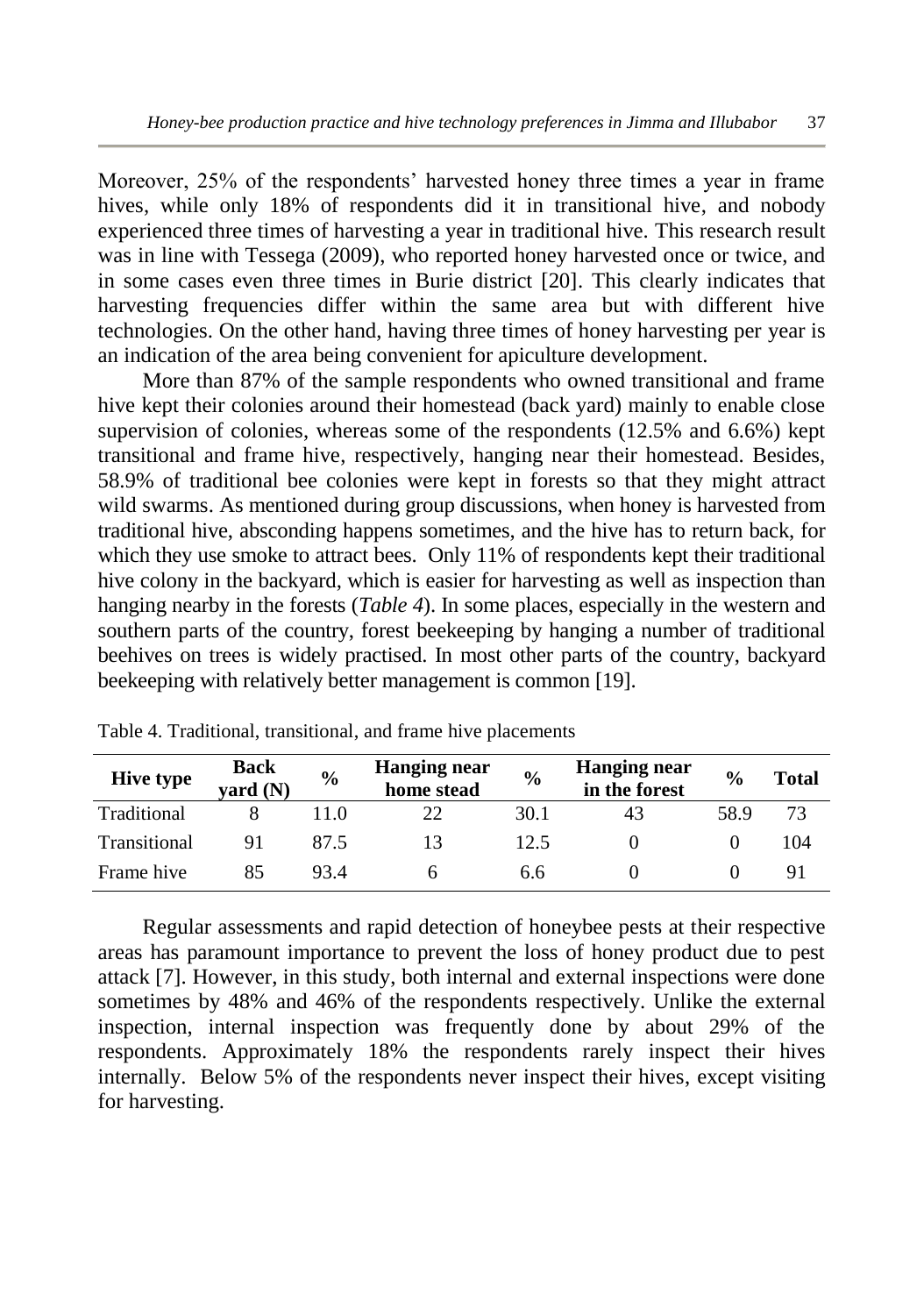

Figure 2. Internal and external honey bee inspections

According to the respondents, various honeybee plants exist in the area. In addition, respondents mentioned that different plants were responsible for the different colours of honey. Accordingly, plants like *Vernonia amygdalina*, *Croton macrostachys*, and *Schefflera abyssinica* produce white honey, while *Syzgium guineense* and *Bidens pachyloma* produce red honey. Similar plant species were identified as major pollen and nectar sources, for honeybees in Manasibu districts (Mathewos et al., 2004) and around the central low-land area (Amssalu 2000). Farmers reported that *Guizotia scabra* was a dominant honeybee forage in both Shashemene and Arsi Negelle districts, followed by *croton macrostachys.* Similarly, they argued that one of the critical factors that drive apiculture development is the availability of adequate quantities and the quality of bee forages.

About 72% of the respondents gave supplementary feed during the dry season, while 28% of the sampled beekeepers did not supplement. This might be due to lack of money to buy the supplementary feeds or may be due to lack of knowledge. Common feeds used as supplements during dry season were sugar*, berbre*, honey, *shiro*, maize powder, and chopped sugar cane.

Respondents gave varied reasons why they did not prefer frame hive technology (*Table 6*). Accordingly, lack of equipment was the first factor noted by 36.5% of the respondents, followed by wax quality and availability problem (34%).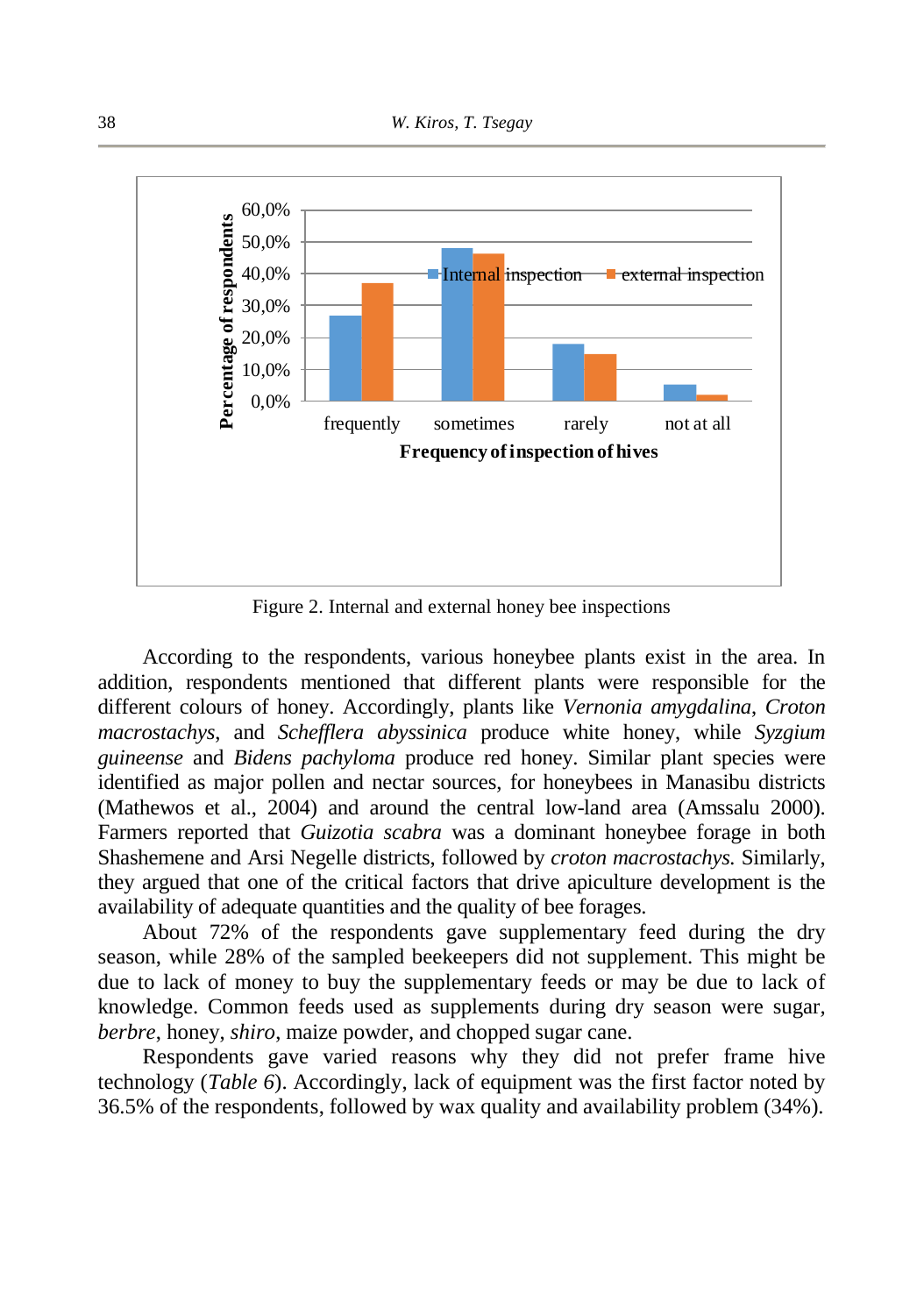| No. | <b>Scientific names</b> | Local name     | <b>Plant type</b> |
|-----|-------------------------|----------------|-------------------|
| 1   | Vernonia amygdalina     | Ebicha         | Shrub             |
| 2   | Syzgium guineense       | Badessa        | Tree              |
| 3   | Eucalyptus spp          | Bargemo        | Tree              |
| 4   | Apodytes dimidiate      | Oda beda       | Tree              |
| 5   | Acacia sibirana         | Lafto          | Tree              |
| 6   | Prunus Africana         | Miessa         | Tree              |
| 7   | Schefflera abyssinica   | Gatame         | Tree              |
| 8   | Croton macrostachys     | Mokonissa      | Tree              |
| 9   | Guizotia scabra         | Adala          | Herb              |
| 10  | Cordia Africana         | Wodesa         | Tree              |
| 11  | Schinus molle           | Turimanturi    | Tree              |
| 12  | Agave sisalana          | Kancha         | Shrub             |
| 13  | Allium cepa             | Shunkurti dima | Crop              |
| 14  | Vernonia amygadalina    | Girawa         | Shrub             |
| 15  | Gizotia scabira         | Hadaa          | Shrub/herb        |
| 16  | Bidens pachyloma        | Kelo           | Herb              |

Table 5. Honeybee forages reported by the respondents in the study area

Discussants mentioned that affordability, availability, quality of materials – especially of the hives –, the inferior quality of wax, and lack of accessories were the major factors that hampered to use modern hives in the study area. That's why a few beekeepers tried to modify the frame hive to solve the problem of wax in vertical frame hive, and these hives were made of quality timber, offering better conditions for opening and managing them more easily. Some related problems were identified, such as the lack of skill in modern bee management, which had contributed to colony absconding and low honey production [4].

| <b>Factors</b>                       | Number of respondents | $\frac{0}{0}$ |
|--------------------------------------|-----------------------|---------------|
| Lack of awareness                    | 46                    | 29.5%         |
| Skill personnel                      | 24                    | 15.4%         |
| Lack of equipment                    | 57                    | 36.5%         |
| Durability of hive                   | 45                    | 28.8%         |
| Wax quality and availability problem | 53                    | 34.0%         |

Table 6. Factors which affect usage of frame hives as reported by respondents

Respondents listed pests and predators which affect honey bee like ant, wax moth, birds, spiders, and lizards. According to the response of beekeepers, ant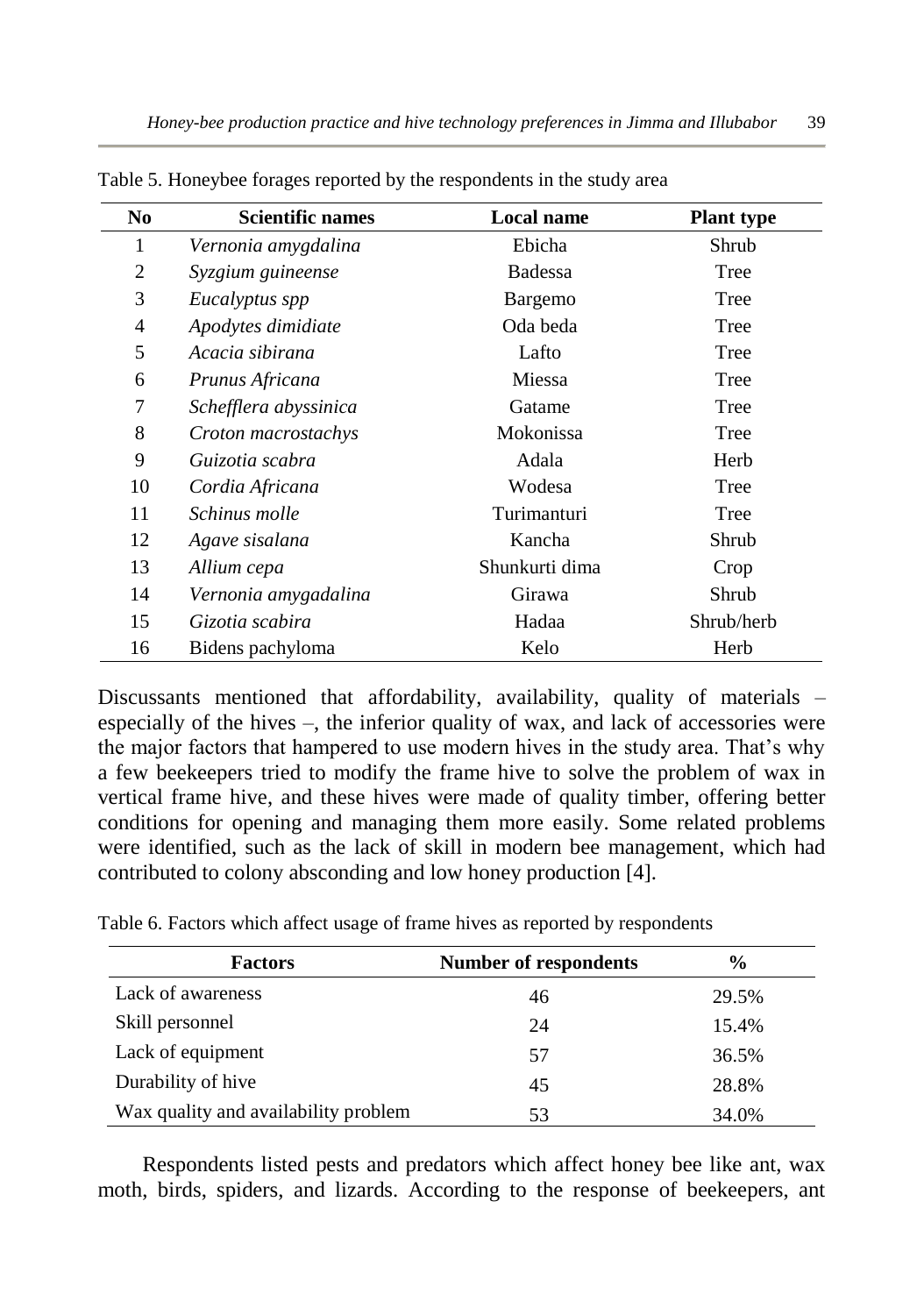(65.5%) attack was a serious problem in the study area, followed by wax moth (52.4%). Frequent cleaning of the apiaries, using ash, and killing of the predators were remedies done by some of the respondents. Bee lice were the least problem, mentioned by 6.3% of the respondents. Similarly, Adeday et al. (2012) in Wukro Tigray region noted similar pests and predators [1]. Moreover, according to the result obtained by Debassa and Belay (2015), in Walmara district, 75.4% of the sample respondents lost up to five colonies due to pests and predators [6].

| <b>Factors</b> | Beekeepers who consider pests and predators are important (%) |
|----------------|---------------------------------------------------------------|
| Ant            | 65.5%                                                         |
| Wax moth       | 52.4%                                                         |
| <b>Birds</b>   | 47.3%                                                         |
| <b>Spiders</b> | 26.5%                                                         |
| lizards        | 7.8%                                                          |
| Bee lice       | 6.3%                                                          |

Table 7. Major pests and predators reported by respondents

Among the sampled beekeepers in *Table 8*, only 55.8 % had received some training in bee management for two and three days at Farmers Training Center (FTC), near the town and regional city. Of those who had been trained, 58.2% took their training at the nearby town, followed by FTC (26.9%), while the minority (14.9%) were instructed in a regional city with the help of governmental and nongovernmental organizations. These results suggest that acquisition of technical skills and knowledge of bee farming were likely to influence the adoption of modern beekeeping technology.

Table 8. Respondents' experience on training of bee management

| <b>Training experience</b>        | Number of respondents | <b>Percentage</b> |
|-----------------------------------|-----------------------|-------------------|
| Respondents took training         | 67                    | 55.8              |
| Respondents did not take training | 89                    | 44.2              |
| <b>Total</b>                      | 156                   | <b>100</b>        |
| <b>Place of traning</b>           |                       |                   |
| At FTC                            | 18                    | 26.9              |
| In a nearby town                  | 39                    | 58.2              |
| In a regional city                | 10                    | 14.9              |
| <b>Total</b>                      | 67                    | 100               |

FTC = Farmer Training Centre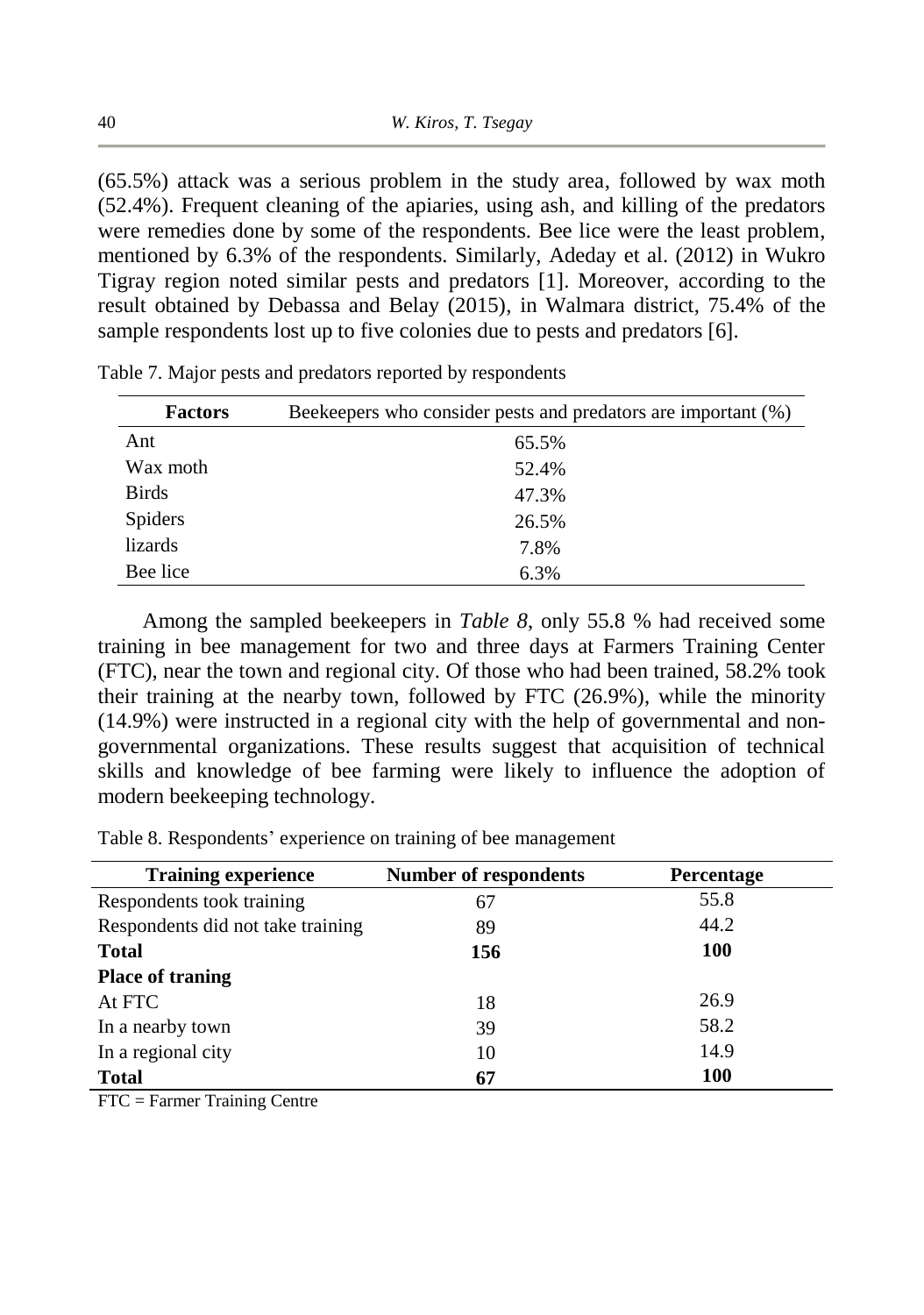### **4. Conclusion**

The productivity of frame and transitional hives is, more than triple than that of traditional hives. This is perhaps because of better management practices, such as providing wax foundation sheets, recycling of drawn out combs after honey extraction, and higher frequency of harvesting. Honey harvesting is done once, twice, or three times a year, and a variation among hive types can be clearly seen in the frequency of honey harvesting. Honey harvesting from frame hives and transitional hives takes place more than twice a year.

Half of the respondents preferred transitional hive, even though the average honey bee colony holding size for traditional was a little bit higher than the two hives. Major factors affecting choice of frame hive technology: lack of equipment, and wax quality and availability problems were mentioned as a first and second factors which affect the adoption of frame hive technology. In addition, pests and predators such as ants and wax moth were problems for honey bee colony in the study area.

Various honey-bee floras, such as Vernonia *amygdalina*, *Croton macrostachyus, Schefflera abyssinica, Syzgium guineense,* and *Bidens pachyloma,* were identified, which plants are responsible for the different colours of honey. The majority of beekeepers have knowledge in colony feed supplementation during dry season, which has to be adopted by other beekeepers to sustain the colonies. More than half of the beekeepers took training in the study area for two to three days. This suggests that acquisition of technical skills and knowledge of bee farming were likely to contribute positively to farmers' adoption decision. In conclusion, in order to adopt and sustain the modern hive technology, the focus should be on honey bee equipment, hive and wax quality and availability.

#### **Acknowledgements**

We are highly grateful to the Ethiopian Institute of Agricultural Research (EIAR) for sponsoring of this project. We extend our gratitude to regional, zonal and district agricultural office workers for their cooperation and assistance during the study. We would also like to thank the beekeepers of the study area, who shared their knowledge and invaluable cooperation throughout the study period.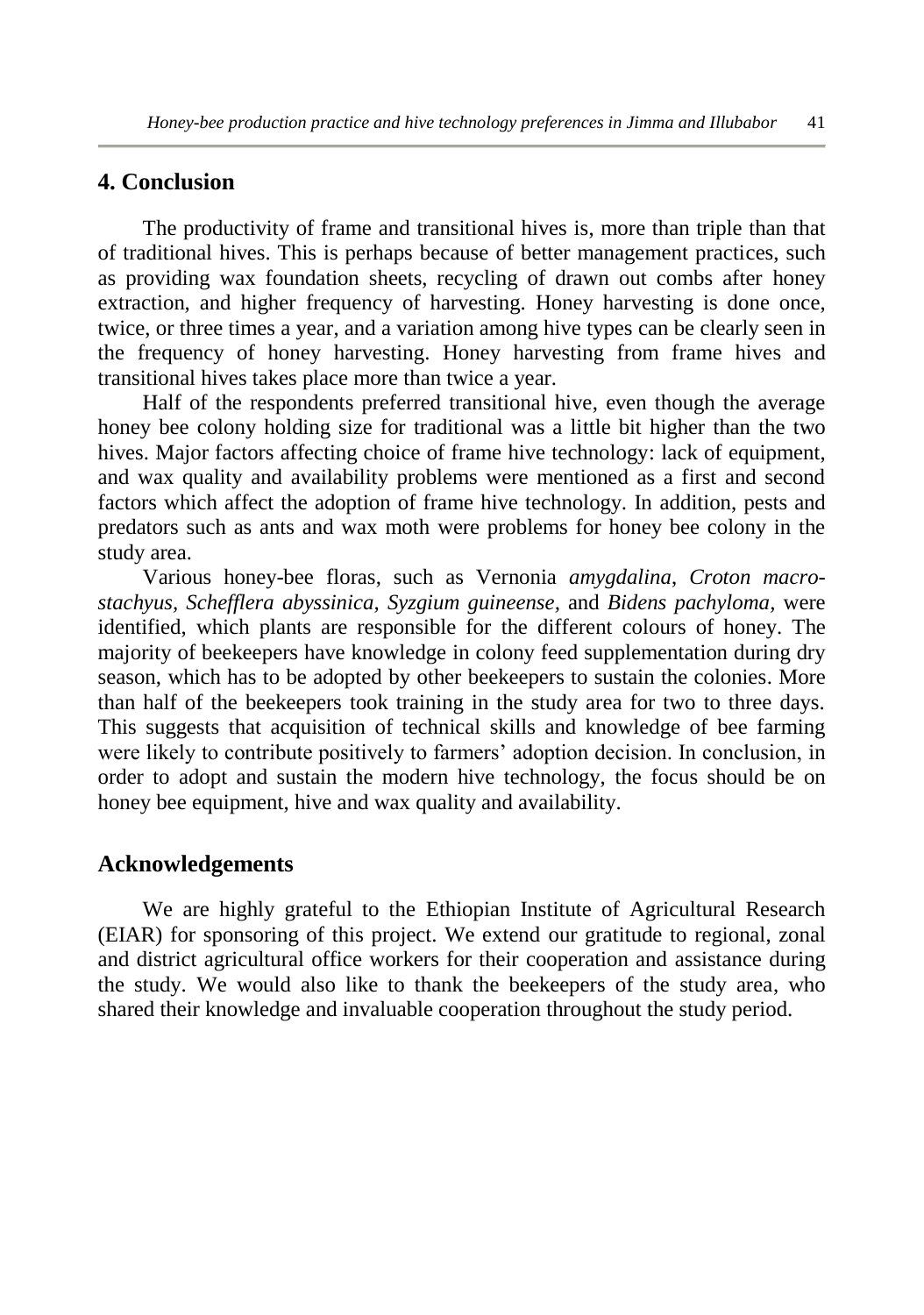#### **References**

- [1] Adeday, G., Shiferaw, M., Abebe, F. (2012), Prevalence of bee lice Braula coeca (Diptera: Braulidae) and other perceived constraints to honey bee production in Wukro Woreda, Tigray Region, Ethiopia. *Global Veterinaria* 8(6), 631–635.
- [2] Al-Ghamdi, A. A. (2007), Saudi beekeeping industry. *5 th International Arab Apicultural Conference Tripoli* 25–28/11/2007.
- [3] Beyene, T., David P. (2007), Ensuring small-scale producers in Ethiopia to achieve sustainable and fair access to honey markets. Paper prepared for international development enterprises (IDE) and Ethiopian society for appropriate technology (ESAT), Addis Ababa, Ethiopia.
- [4] Chala, K., Taye, T., Kebede, D., Tadele, T. (2012), Opportunities and challenges of honey production in Gomma District of Ethiopia. *International Conference on Bridge Scales and Epistemologies* 1, Alexandria.
- [5] CSA (2012), Agricultural sample survey 2011/2012 on livestock and livestock characteristics. Central Statistics Authority. Addis Ababa, Ethiopia.
- [6] Dabessa, J., Belay, A. (2015), Survey on major honey bee pests and predators in Oromia special zone surrounding Finfine in Walmara District. *European Journal of Biological Sciences* 7(2), 62–70.
- [7] Desalegni, B., Amsalu, B. (2012), Apiculture research achievements in Ethiopia, Oromia Agricultural Research Institute, Holeta Bee Research Center.
- [8] Dixon, A. B. (2005), Wetland sustainability and the evolution of indigenous knowledge in Ethiopia. *The Geographical Journal* 171(4), 306–323.
- [9] Fadare, S. O., Ojo, S. O., Imoudu P. B. (2008), Analysis of production performance of beekeeping in the Niger Delta Area of Nigeria. *Apiacta* 43, 37–48.
- [10] Gebiso, T. (2015), Adoption of modern bee hive in Arsi Zone of Oromia Region: determinants and financial benefits. *Agricultural Sciences* 6, 382–396.
- [11] Gebremedhn, B. (2015), Honeybee production systems in Kewet District of Amhara, Ethiopia. *Livestock Research for Rural Development* 27(5), 2015.
- [12] Gezahegne, T. (2001), Beekeeping (in Amaharic). Mega Printer Enterprise, Addis Ababa, Ethiopia.
- [13] Gidey, Y., Mekonen, T. (2010), Participatory technology and constraints assessment to improve the livelihood of beekeepers in Tigray Region, northern Ethiopia. *Momona Ethiopia Journal of Science* 2(1).
- [14] HBRC (Holeta Bee Research Center) (1997), Beekeeping training manual (unpublished). HBRC, Holeta, Ethiopia.
- [15] Hepburn, H. R., Radloff, S. E. (1998), Honeybees of Africa. Springer, Germany.
- [16] LDMA (2010), Annual progress report. Livestock Development and Marketing Agency (LDMA). Ilu Aba Bora Zone Department of Agriculture. Mettu, Ethiopia.
- [17] ORG (Oromia Regional Government) (2003), Gomma-District-based development program: project document. Oromia economic study project office. Addis Ababa, Ethiopia.